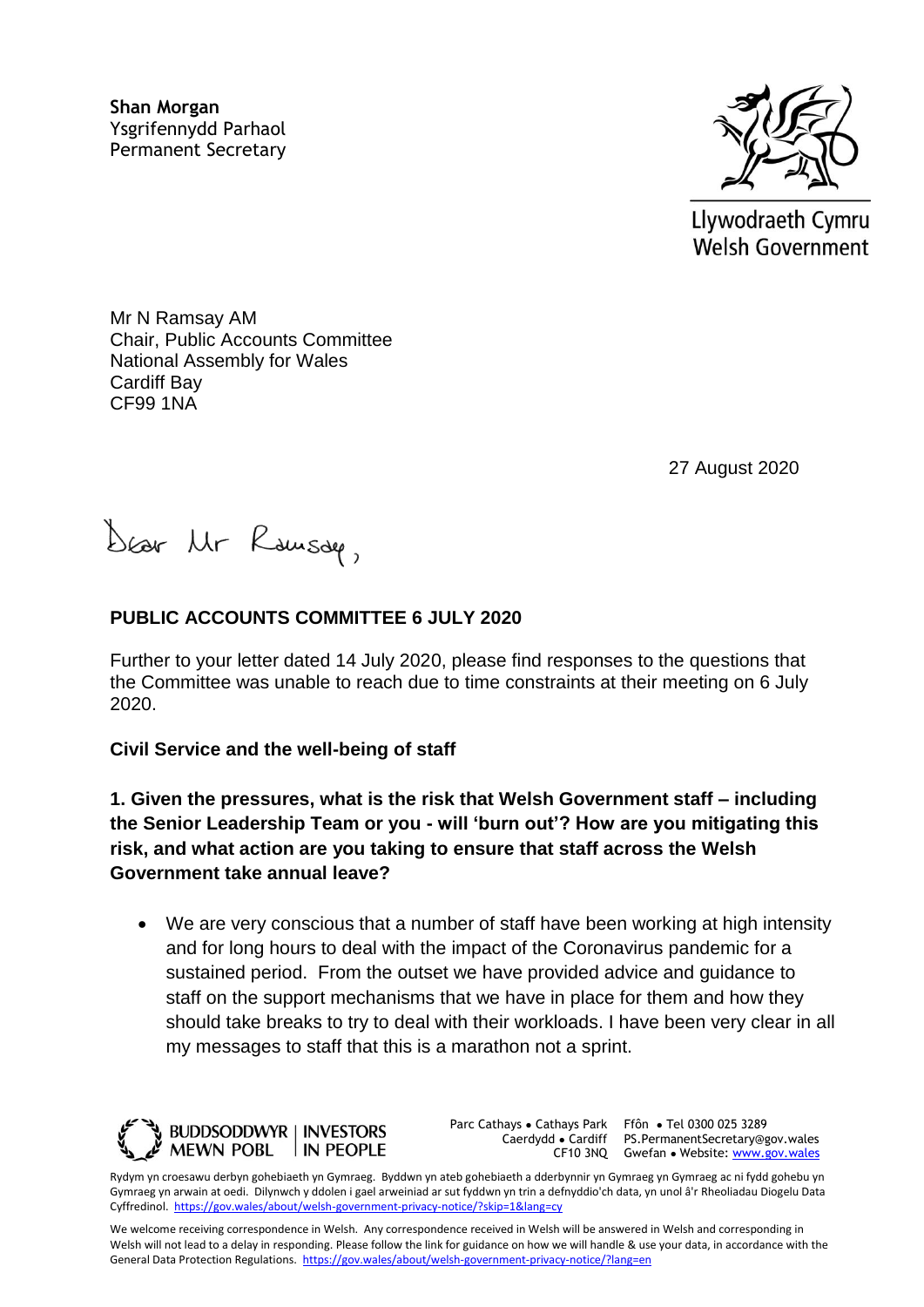- We have already advised managers to ensure that staff take leave over the next few weeks to rest and recuperate but also to prepare themselves for what will be a busy period until the end of the year. More formally, as part of our work on recovery and re-set planning, we have asked every line manager to have an individual discussion with their team members during the period 1st to 22nd July, focusing specifically on their wellbeing and considering what specific support they might need as we prepare for the next period. Managers have been provided with an extensive package of materials, advice, guidance and support channels to help them have these 1-1 conversations.
- For myself and the senior team, this is a topic we re-visit regularly, supporting each other to maintain our resilience and well-being. I now hold fortnightly 'virtual' meetings with the whole Senior Civil Service with well-being and resilience a standing topic for discussion.
- Our package of support for staff well-being is continuously reviewed, expanded and promoted through our intranet and leadership communications, informed by a pulse survey which we ran in May on the early impacts of the crisis on our working lives. A follow-up survey, specifically focused on peoples' experience of working remotely, is taking place in August which will give us further insight into the challenges some staff are facing. Line managers have been provided with materials and guidance to support them in holding conversations with all team members about their well-being. This includes an individual risk assessment tool which we have encouraged managers to share with their staff – including colleagues from black and ethnic minority backgrounds who may have heightened concerns about the risks of Covid 19 given the disturbing evidence on differential impacts that has emerged during the global pandemic.

#### **Internal Audit**

**2. Can you provide an update on the review of Internal Audit work in 2020-21: has this been completed; what were the main findings and has the Welsh Government retained sufficient resources in the core team to carry out this work?** 

 The Head of Internal Audit has completed her review of the audit priorities for 2020-21 using current risk and expenditure information, input from the Directors General and other senior managers and the corporate knowledge of the audit team.



Parc Cathays ● Cathays Park Caerdydd ● Cardiff

CF10 3NQ Gwefan • Website: [www.gov.wales](http://www.gov.wales/) Ffôn ● Tel 0300 025 3289 PS.PermanentSecretary@gov.wales

Rydym yn croesawu derbyn gohebiaeth yn Gymraeg. Byddwn yn ateb gohebiaeth a dderbynnir yn Gymraeg yn Gymraeg ac ni fydd gohebu yn Gymraeg yn arwain at oedi. Dilynwch y ddolen i gael arweiniad ar sut fyddwn yn trin a defnyddio'ch data, yn unol â'r Rheoliadau Diogelu Data Cyffredinol.<https://gov.wales/about/welsh-government-privacy-notice/?skip=1&lang=cy>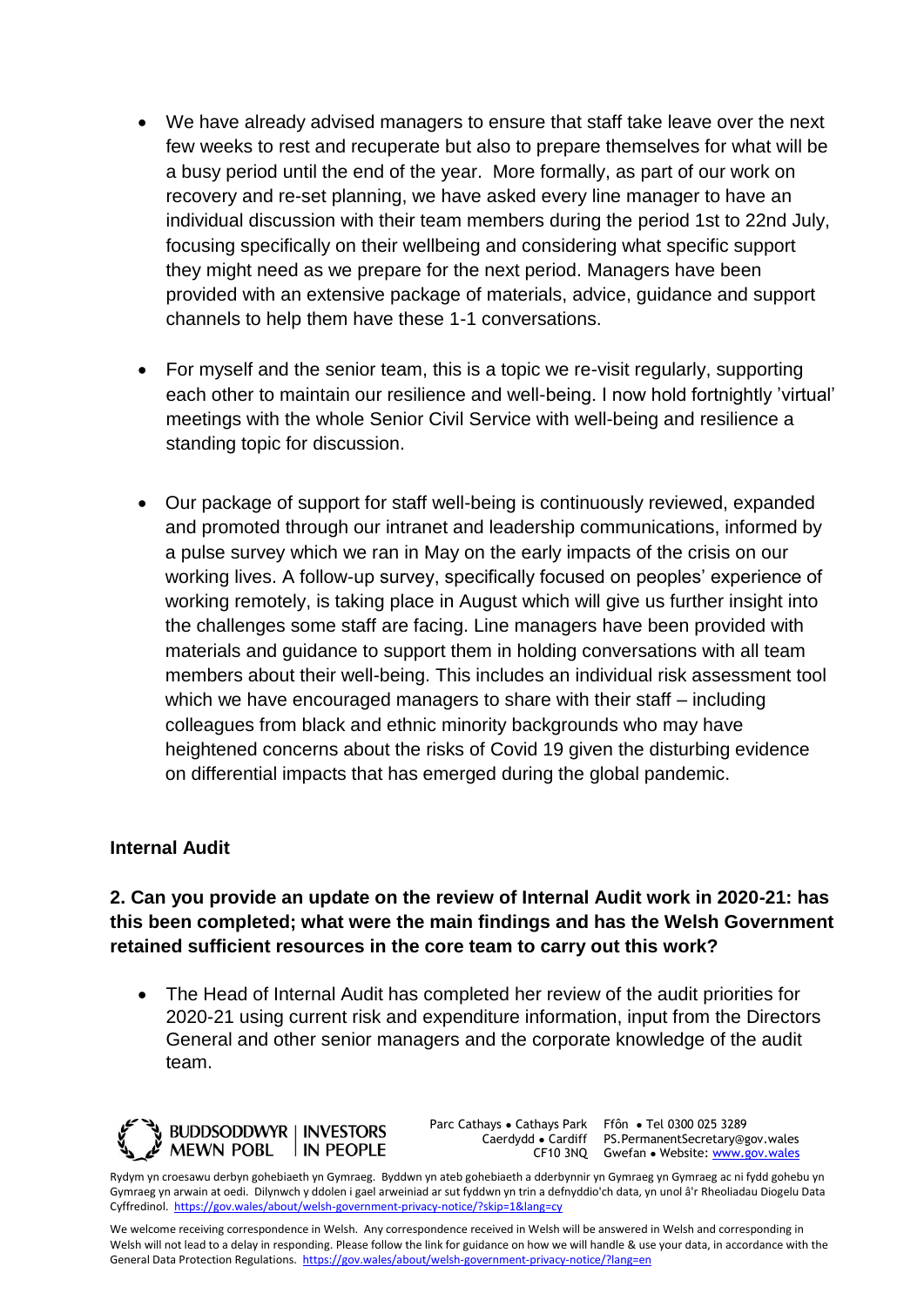- A draft plan for the remainder of 2020-21 has now been created which identifies separate "blocks" of assurance which, if set alongside the audit work performed so far this year, the Head of Internal Audit believes will provide a suitable body of work upon which to provide a competent year-end opinion drawn from the following control areas:
	- o Covid-related expenditure;
	- o Brexit;
	- o Priority programmes;
	- o Corporate Systems;
	- o IT; and
	- o Group-specific risks.
- The plan also allows for Internal Audit's contractual commitments to the National Library of Wales, the Welsh Revenue Authority and the Royal Commission on the Ancient and Historical Monuments of Wales (but not for any support to Transport for Wales).
- Resource levels are improving with the return of some Internal Audit staff who were deployed to support Covid19 and the recruitment of temporary staff, although the team would need to be bolstered further in order to deliver the proposed plan in its entirety. We are considering next steps at the moment in the context of the overall resource pressures and competing demands within the organisation and I will keep the Committee in touch with developments

# **3. How will the Welsh Government manage the conflicts of interest as a result of Internal Audit staff being redeployed to carry out executive roles? How will this affect Internal Audit capacity for 2020-21 and future years?**

- Normal professional practice is for an internal auditor to not audit an area in which they have had executive involvement for a period of at least 12 months following the end of that involvement. This practice will be followed by the Welsh Government Internal Audit Service for the next twelve months.
- Normally, the Internal Audit Managers and Senior Auditors in the Team are allocated to specific areas of Welsh Government activity, to allow them to develop subject matter knowledge and expertise. A more fluid, agile approach to the allocation of audit assignments will be followed for the next 12 months to allow the Management Team to organise assignments so no auditor is asked to audit an area they worked in as part of the Covid19 response.



Parc Cathays ● Cathays Park Caerdydd ● Cardiff

CF10 3NQ Gwefan • Website: [www.gov.wales](http://www.gov.wales/) Ffôn ● Tel 0300 025 3289 PS.PermanentSecretary@gov.wales

Rydym yn croesawu derbyn gohebiaeth yn Gymraeg. Byddwn yn ateb gohebiaeth a dderbynnir yn Gymraeg yn Gymraeg ac ni fydd gohebu yn Gymraeg yn arwain at oedi. Dilynwch y ddolen i gael arweiniad ar sut fyddwn yn trin a defnyddio'ch data, yn unol â'r Rheoliadau Diogelu Data Cyffredinol.<https://gov.wales/about/welsh-government-privacy-notice/?skip=1&lang=cy>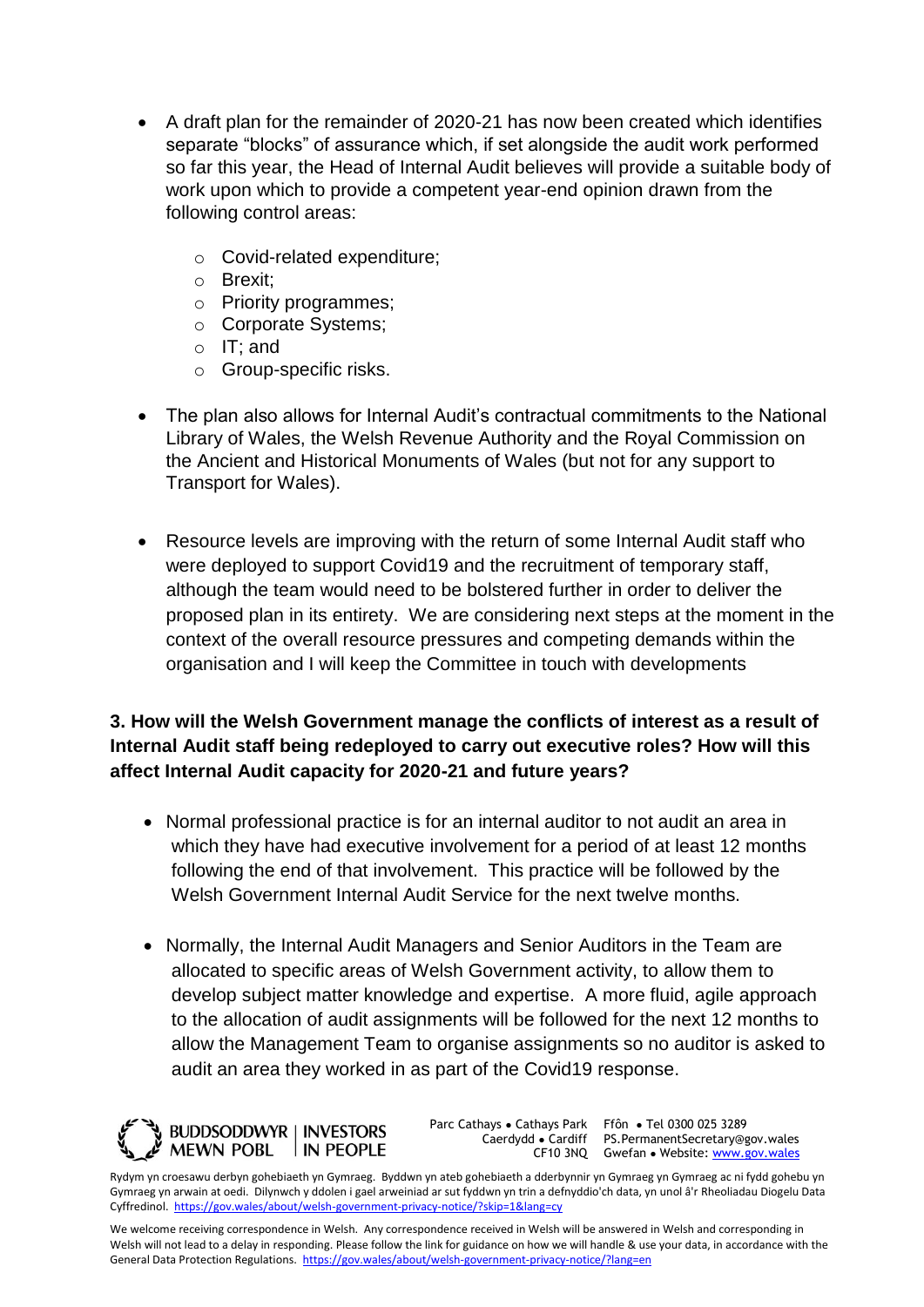- Internal Auditors themselves are required to assess any conflicts of interest they have as part of their Professional Code of Ethics. The Management Team will ask Internal Auditors to document whether they have any potential conflicts as part of the planning for each audit assignment.
- Where an Internal Auditor has valuable insight and understanding in an activity which formed part of the WG Covid19 response, it will be beneficial to draw on that experience as part of any systematic review which Internal Audit undertakes. However, in this case, only auditors not involved in that activity will be able to quality assure all the audit work undertaken and evaluate the assurance opinion/conclusion to be given and sign-off the assignment.

#### **Access to data - HMRC Database**

**4. The Welsh Government does not have access to the HMRC database. What is your assessment of the impact of this on the appraisal process for grant claims?** 

# **How much staff time would have been saved if officials had access and what steps have you taken to obtain access to the HMRC database?**

- We are in discussion with HMRC over access to its data as part of the wider National Fraud Initiative.
- The National Fraud Initiative, involves sharing and matching data with similar information held by other public sector bodies to identify potential fraud, error and other anomalies. A feature of the NFI in 2020-21 will be to undertake crossorganisational data matching against Covid-19 payments.
- The terms and conditions of our grant award letters enable us to take retrospective recovery action if appropriate, for example in relation to any duplication of funding or fraud.
- The Welsh Government is continually looking for opportunities to share data with other organisations in order to minimise the possibility of loss or fraud.
- The Central Due Diligence Team and Internal Audit are currently piloting a **new Fraud Prevention Tool**. The tool, developed by the UK Governments Counter

**WE BUDDSODDWYR | INVESTORS** MEWN POBL IN PEOPLE Parc Cathays ● Cathays Park Caerdydd ● Cardiff

CF10 3NQ Gwefan • Website: [www.gov.wales](http://www.gov.wales/) Ffôn ● Tel 0300 025 3289 PS.PermanentSecretary@gov.wales

Rydym yn croesawu derbyn gohebiaeth yn Gymraeg. Byddwn yn ateb gohebiaeth a dderbynnir yn Gymraeg yn Gymraeg ac ni fydd gohebu yn Gymraeg yn arwain at oedi. Dilynwch y ddolen i gael arweiniad ar sut fyddwn yn trin a defnyddio'ch data, yn unol â'r Rheoliadau Diogelu Data Cyffredinol.<https://gov.wales/about/welsh-government-privacy-notice/?skip=1&lang=cy>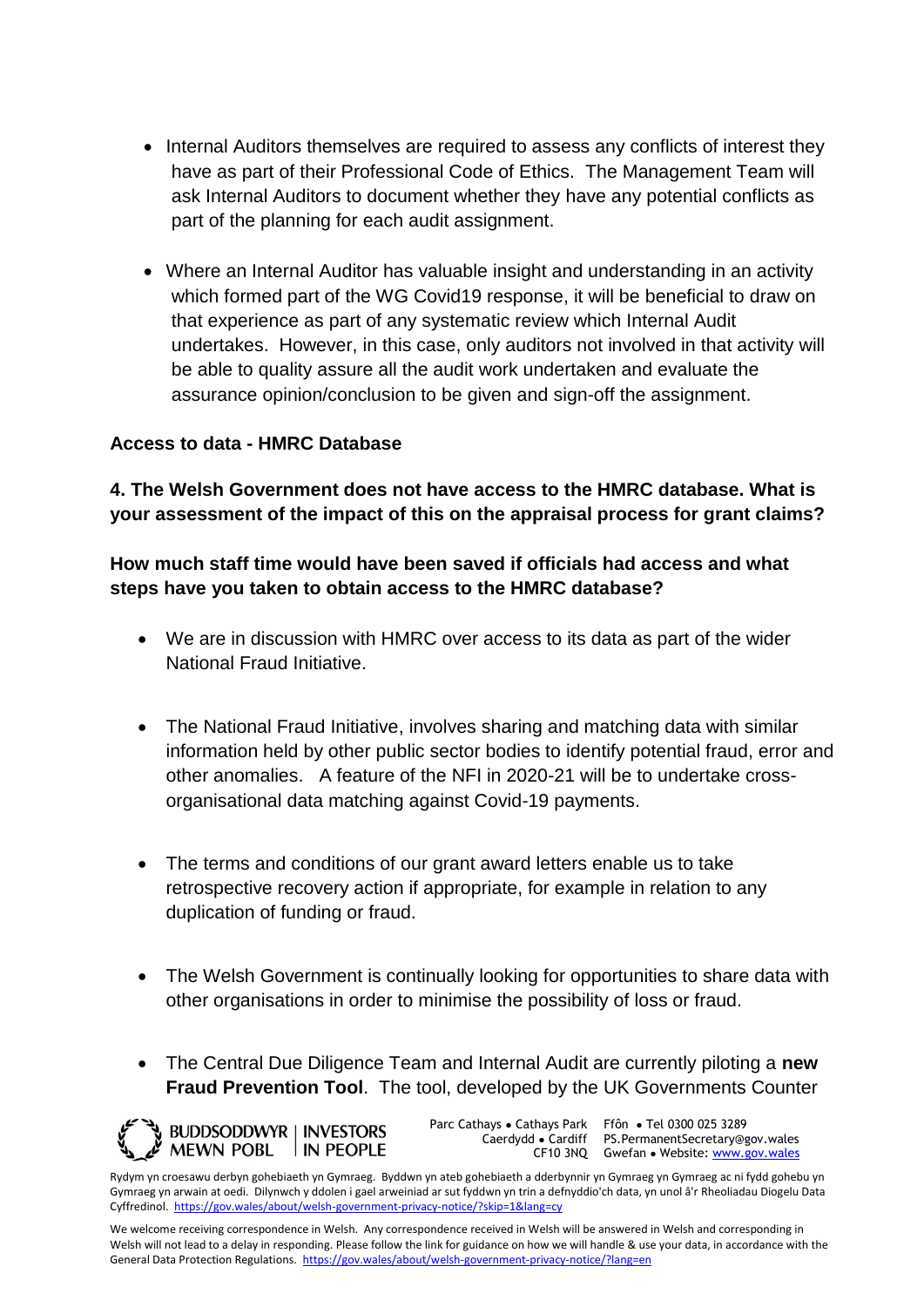Fraud Function with Experian can verify an organisation's bank account details, if a company exists and is actively trading. The pilot is seeking to determine if the tool can be incorporated into pre and post-event checks undertaken on organisations applying for or in receipt of COVID-19 related funding.

- In addition to retrospective checks, officials will be undertaking due diligence on organisations at the point of applications for grant funding. The level of due diligence needed will depend on the risk and scale of the organisations and projects. Therefore, access to HMRC would complement rather than replace existing due diligence activities.
- Due diligence at the point of application is undertaken using a variety of sources:
	- o Information requested as part of the application process such as VAT and PAYE data and bank statements.
	- o Cross referencing with information already held by the Welsh Government.
	- o Information from a variety of external sources including companies' house, creditsafe (which provides information on sole traders), the charity commission (for grants to the third sector) and company watch.
- We also have the central due diligence team who routinely provide what we describe as financial health check reports for organisations being funded by the Welsh Government. The team is also available to support policy leads with ad hoc checks.

# **Supporting and funding other organisations: Local authorities**

# **5. How will the Welsh Government obtain assurance over the Covid-19 grants administered by local authorities and how will it evaluate their impact?**

- The hardship fund for additional costs is a reimbursement scheme, so local authorities submit monthly claims for additional costs. The scheme has broad parameters for each ring fenced area.
- The claim process is light touch so that the administrative burden on local authorities is reduced as much as possible.



Parc Cathays ● Cathays Park Caerdydd ● Cardiff

CF10 3NQ Gwefan • Website: [www.gov.wales](http://www.gov.wales/) Ffôn ● Tel 0300 025 3289 PS.PermanentSecretary@gov.wales

Rydym yn croesawu derbyn gohebiaeth yn Gymraeg. Byddwn yn ateb gohebiaeth a dderbynnir yn Gymraeg yn Gymraeg ac ni fydd gohebu yn Gymraeg yn arwain at oedi. Dilynwch y ddolen i gael arweiniad ar sut fyddwn yn trin a defnyddio'ch data, yn unol â'r Rheoliadau Diogelu Data Cyffredinol.<https://gov.wales/about/welsh-government-privacy-notice/?skip=1&lang=cy>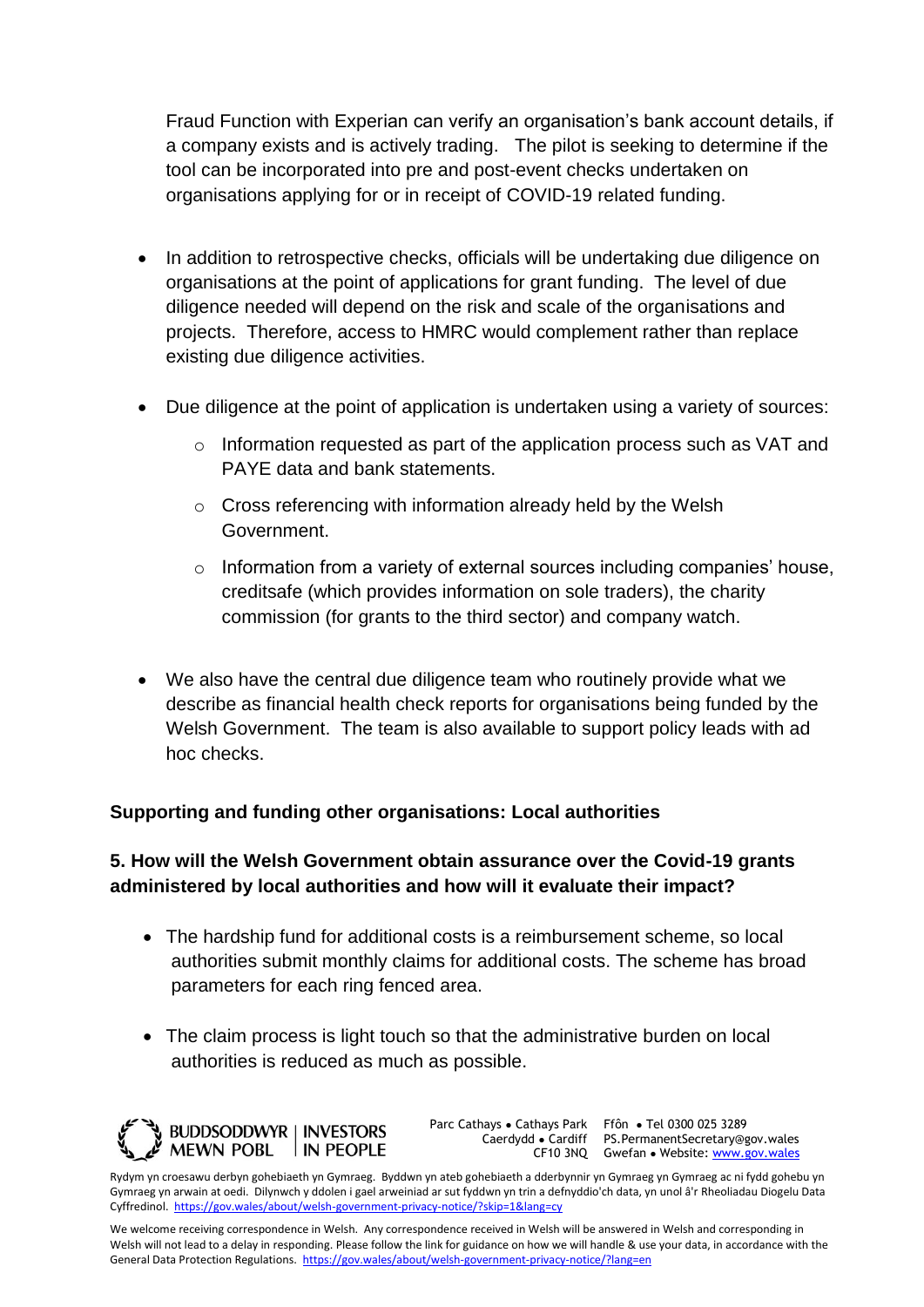- The claims are reviewed by a panel made up of officials from the local authority finance team, relevant policy team and two independent members, one from the WG strategic budgeting team and one external to WG (ex LA treasurer). This means that authorities are recompensed on a consistent basis.
- For example 50% of IT claims for remote working have been paid as they are ongoing assets and some councils had already invested in this area; some small items where we expect usual budgets to be flexible enough to cover have been excluded; council tax reduction scheme has been excluded as this is being looked at separately.
- £2.4m was claimed for March additional costs / £16.7m for April additional costs

| Hardship fund                                | <b>Costs paid to end May</b><br>(an additional £3.955m under clarification,<br>approved amounts to be paid with June<br>claim) | <b>Claims for</b><br><b>June</b> (currently<br>being reviewed) |
|----------------------------------------------|--------------------------------------------------------------------------------------------------------------------------------|----------------------------------------------------------------|
| Free school meals                            | £7.124m<br>(£3.4m under clarification) majority waiting<br>for additional.                                                     | £6.296m                                                        |
| <b>Homelessness</b><br>emergency<br>response | £2.127m                                                                                                                        | £2.485m                                                        |
| Social care                                  | £20.457m                                                                                                                       | £24.179m                                                       |
| Excess deaths<br>provision                   | £1.601m                                                                                                                        | £1,359m                                                        |
| General                                      | £13.681m                                                                                                                       | £20.173m                                                       |
| Total                                        | £44.991m                                                                                                                       | £54.492m                                                       |

A breakdown of the amounts paid to May and claimed for June are :

# **Monitoring spend and securing outputs**

 Each claim is certified by the Authority's Chief Finance Officer – its 151 Officer that the expenditure has been incurred on the relevant areas of activity, that it is additional to planned expenditure and net of savings for example as a result of furloughing staff, or not delivering a service.

**BUDDSODDWYR | INVESTORS MEWN POBL** IN PEOPLE Parc Cathays ● Cathays Park Caerdydd ● Cardiff

CF10 3NQ Gwefan • Website: [www.gov.wales](http://www.gov.wales/) Ffôn ● Tel 0300 025 3289 PS.PermanentSecretary@gov.wales

Rydym yn croesawu derbyn gohebiaeth yn Gymraeg. Byddwn yn ateb gohebiaeth a dderbynnir yn Gymraeg yn Gymraeg ac ni fydd gohebu yn Gymraeg yn arwain at oedi. Dilynwch y ddolen i gael arweiniad ar sut fyddwn yn trin a defnyddio'ch data, yn unol â'r Rheoliadau Diogelu Data Cyffredinol.<https://gov.wales/about/welsh-government-privacy-notice/?skip=1&lang=cy>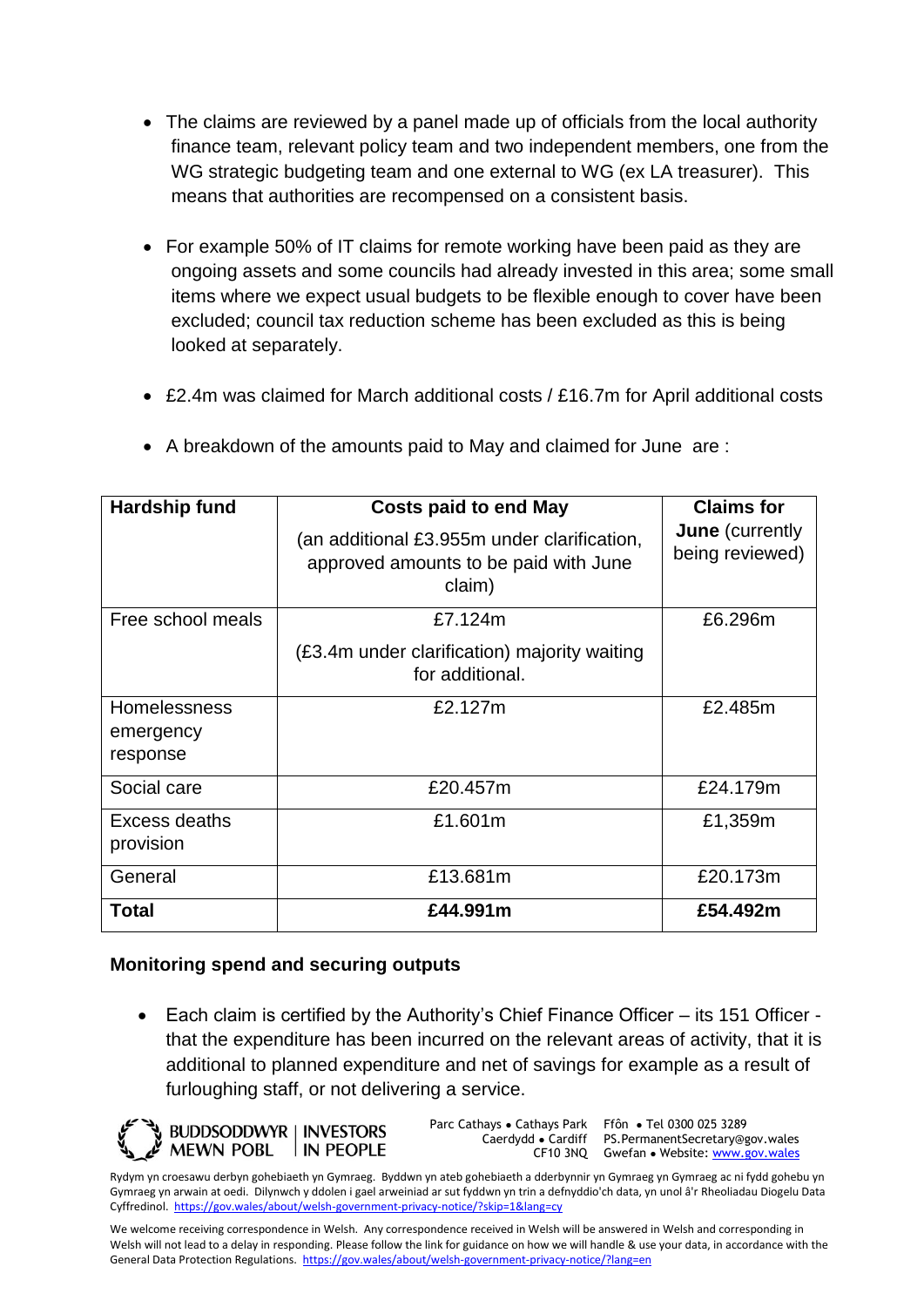- Authorities include commentary in the claim and for some areas e.g. FSM, there is required additional data on outputs.
- The terms of the fund allow for audit and LA have ongoing internal and external audit requirements in place for expenditure overall.

### **Supporting the Economy**

**6. Airbus announced significant job losses at its base in Broughton last week. The Minister for Economy, Transport and North Wales has issued a statement on the actions being taken to respond to the crisis facing the aerospace industry in Wales. Are you able to provide an update on these actions and the Welsh Government's to support the aerospace industry in Wales in the future?** 

- The Minister for Economy, Transport and North Wales has established a Regional Employment Response Group (RERG). This is a Welsh Government led multi-agency team working across North Wales and the cross-border areas. Membership includes Airbus, the supply chain, trade unions and all key agencies to ensure the rapid and effective deployment of all support required to individuals and the supply chain. This group met for the first time on 13 July.
- A Cross-Border Supply Chain Group was also established and acts as a subgroup to the RERG. Working with local authorities in NE Wales and NW England, it is specifically looking at the impact of the Airbus redundancy announcement on supply chain companies. In addition, the Aerospace Wales Forum led a round table discussion on 9 July with supply chain companies from across NE Wales and NW England to capture their concerns, the impact on their business and plans for recovery.
- Working in close partnership with DWP, the Cross-Border Supply Chain Group will produce a single source reference document of support available to affected staff across both regions. This is in early draft stage and should be available to share over coming weeks. It is anticipated that this group will also become a vehicle for us to coordinate efforts in response to any further redundancy announcements that may occur as a result of Covid-19 and changes in the UK furlough scheme.
- The Minister for Economy, Transport and North Wales will be convening a highlevel summit to discuss the future of aerospace, automotive and wider high value

**WE BUDDSODDWYR | INVESTORS** MEWN POBL IN PEOPLE Parc Cathays ● Cathays Park Caerdydd ● Cardiff

CF10 3NQ Gwefan • Website: [www.gov.wales](http://www.gov.wales/) Ffôn ● Tel 0300 025 3289 PS.PermanentSecretary@gov.wales

Rydym yn croesawu derbyn gohebiaeth yn Gymraeg. Byddwn yn ateb gohebiaeth a dderbynnir yn Gymraeg yn Gymraeg ac ni fydd gohebu yn Gymraeg yn arwain at oedi. Dilynwch y ddolen i gael arweiniad ar sut fyddwn yn trin a defnyddio'ch data, yn unol â'r Rheoliadau Diogelu Data Cyffredinol.<https://gov.wales/about/welsh-government-privacy-notice/?skip=1&lang=cy>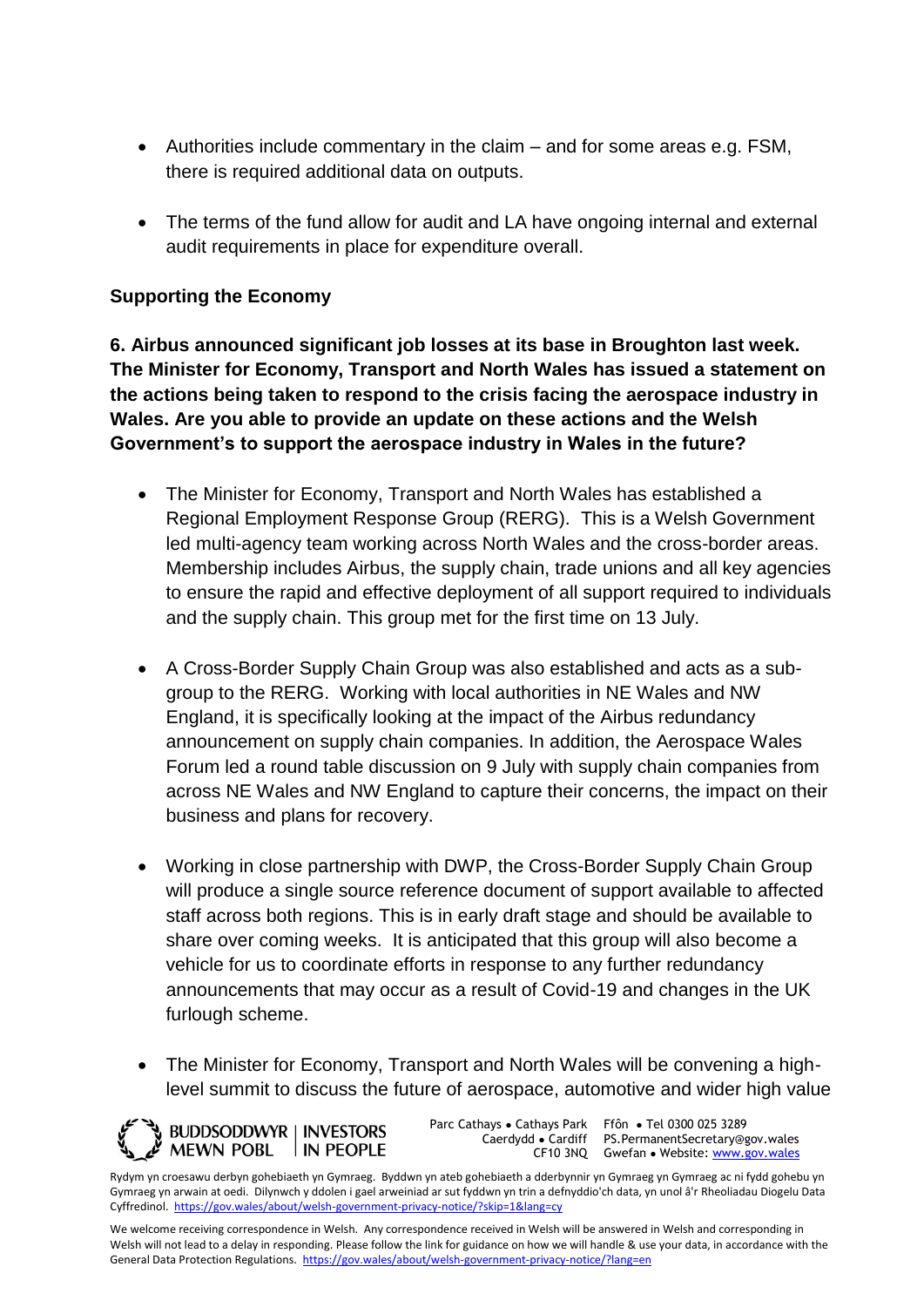manufacturing over coming weeks and we hope the UK Government will be a part of this.

#### **Learning lessons**

# **7. Please could you provide an update on the results of the Crisis Survey Response to which your letter of 1 June 2020 referred.**

- As outlined in my answer earlier, the Pulse Survey that was conducted across the UK civil service included some extremely useful high level feedback on how our staff are experiencing working through the crisis with positive responses on how well supported they feel and their confidence in the decisions being taken by senior leaders. We are of course taking very seriously the feedback on well-being and the concerns of colleagues who are struggling with the dual challenge of work and caring responsibilities.
- I have asked every Head of Division to talk through the Pulse Survey results and the Divisional responses to our earlier People Survey (which was conducted in March) with their teams as part of our preparation for recovery and re-set. I have also asked managers to talk to teams about how we support our BAME colleagues during the crisis given the disproportionate impacts of coronavirus on the BAME community. I have sent a strong signal across the organisation that this is a matter of top priority for all of us. Feedback and actions from these sessions will be collated and analysed so that this insight informs ExCo actionplanning at a corporate level as well as local action plans.

#### **Easing restrictions and Covid-19 recovery**

**8. The Welsh Government has emphasised the importance, to public health and public confidence, of sectors opening safely. What were the respective roles of Welsh Government and Cardiff Airport in respect of the Ryanair flights that departed on Friday 3 July from Cardiff Airport to Malaga and Faro, ahead of the lifting of the requirement to 'stay local' and lifting of the restriction on 'nonessential travel' and how have the related public health risks been managed?** 

• The Welsh Coronavirus regulations did not prevent Ryanair from flying. As a commercial and independently run entity, Cardiff Airport was contractually obliged to facilitate flights from airlines that have taken the decision to run them despite restrictions on all but essential travel remaining in place.



Parc Cathays ● Cathays Park Caerdydd ● Cardiff

CF10 3NQ Gwefan • Website: [www.gov.wales](http://www.gov.wales/) Ffôn ● Tel 0300 025 3289 PS.PermanentSecretary@gov.wales

Rydym yn croesawu derbyn gohebiaeth yn Gymraeg. Byddwn yn ateb gohebiaeth a dderbynnir yn Gymraeg yn Gymraeg ac ni fydd gohebu yn Gymraeg yn arwain at oedi. Dilynwch y ddolen i gael arweiniad ar sut fyddwn yn trin a defnyddio'ch data, yn unol â'r Rheoliadau Diogelu Data Cyffredinol.<https://gov.wales/about/welsh-government-privacy-notice/?skip=1&lang=cy>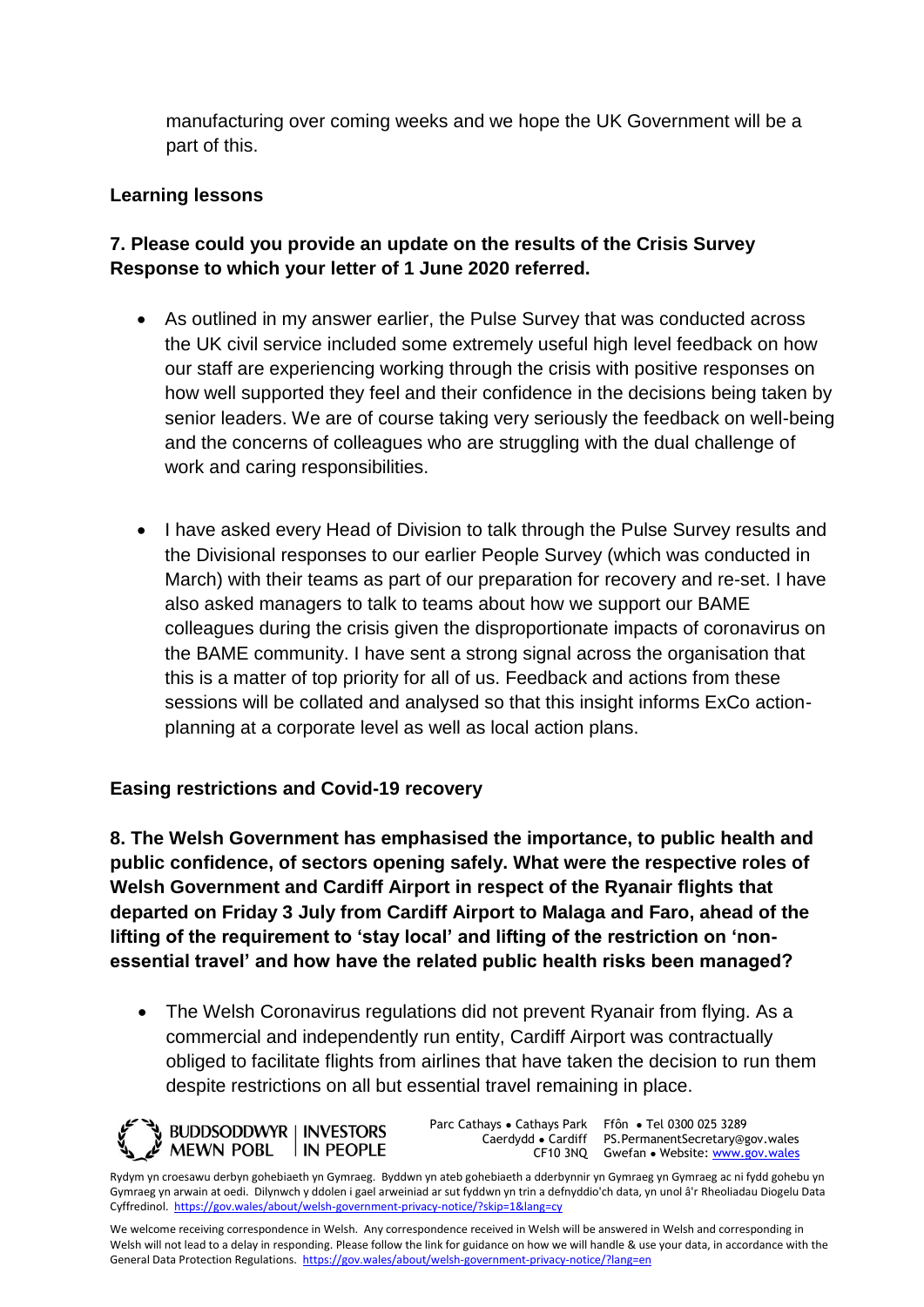- It might have been possible for Welsh Government to close the Airport or prevent flights on public health grounds but strong evidence would have been required to do so. Ministers wrote to Ryanair asking it to postpone the operation of its flights until the planned changes to the 'stay local' regulations had taken effect. Ryanair declined.
- The potential risk arising from passengers traveling on these flights was that people might travel unnecessarily, so in breach of the 'stay local' legislation which was in place at that time. However, as well as people returning to Wales on board these flights, the Welsh Coronavirus regulations allowed people to leave their local area if they had a reasonable excuse, so there were people who could legitimately travel to the airport and depart on those flights.
- Throughout the pandemic, we have relied on individuals taking responsibility for their own actions and only to travel if the rules allow. Anyone travelling to the airport on 3 July without a reasonable excuse faced prosecution. We understand that a substantial number of passengers that were booked on to the flights sensibly chose not to travel.

**9. It has been reported in the media that the Welsh Government has spent more than £11m on the Bryn Cegin business park in Bangor which has remained empty for 20 years. Could you explain what plans the Welsh Government has for the future of the business park and is there potential for it to be used to stimulate economic recovery post Covid-19?** 

 We are continuing to work with Gwynedd Council to attract businesses to the Bryn Cegin Business Park site. Work is ongoing to develop a park and share/ride facility, which will help people working outside the Bangor area. In addition, the site has also been identified as a potential early development opportunity in the North Wales Growth Deal and we will work closely with the Economic Ambition Board to deliver investment and job opportunities to the site. On commercial property more generally, officials will shortly be preparing advice for the Minister for Economy, Transport and North Wales following the completion of research on this subject which will include recommendations for Welsh Government interventions in the provision of commercial property as set out in the Economic Action Plan.



Parc Cathays ● Cathays Park Caerdydd ● Cardiff

CF10 3NQ Gwefan • Website: [www.gov.wales](http://www.gov.wales/) Ffôn ● Tel 0300 025 3289 PS.PermanentSecretary@gov.wales

Rydym yn croesawu derbyn gohebiaeth yn Gymraeg. Byddwn yn ateb gohebiaeth a dderbynnir yn Gymraeg yn Gymraeg ac ni fydd gohebu yn Gymraeg yn arwain at oedi. Dilynwch y ddolen i gael arweiniad ar sut fyddwn yn trin a defnyddio'ch data, yn unol â'r Rheoliadau Diogelu Data Cyffredinol.<https://gov.wales/about/welsh-government-privacy-notice/?skip=1&lang=cy>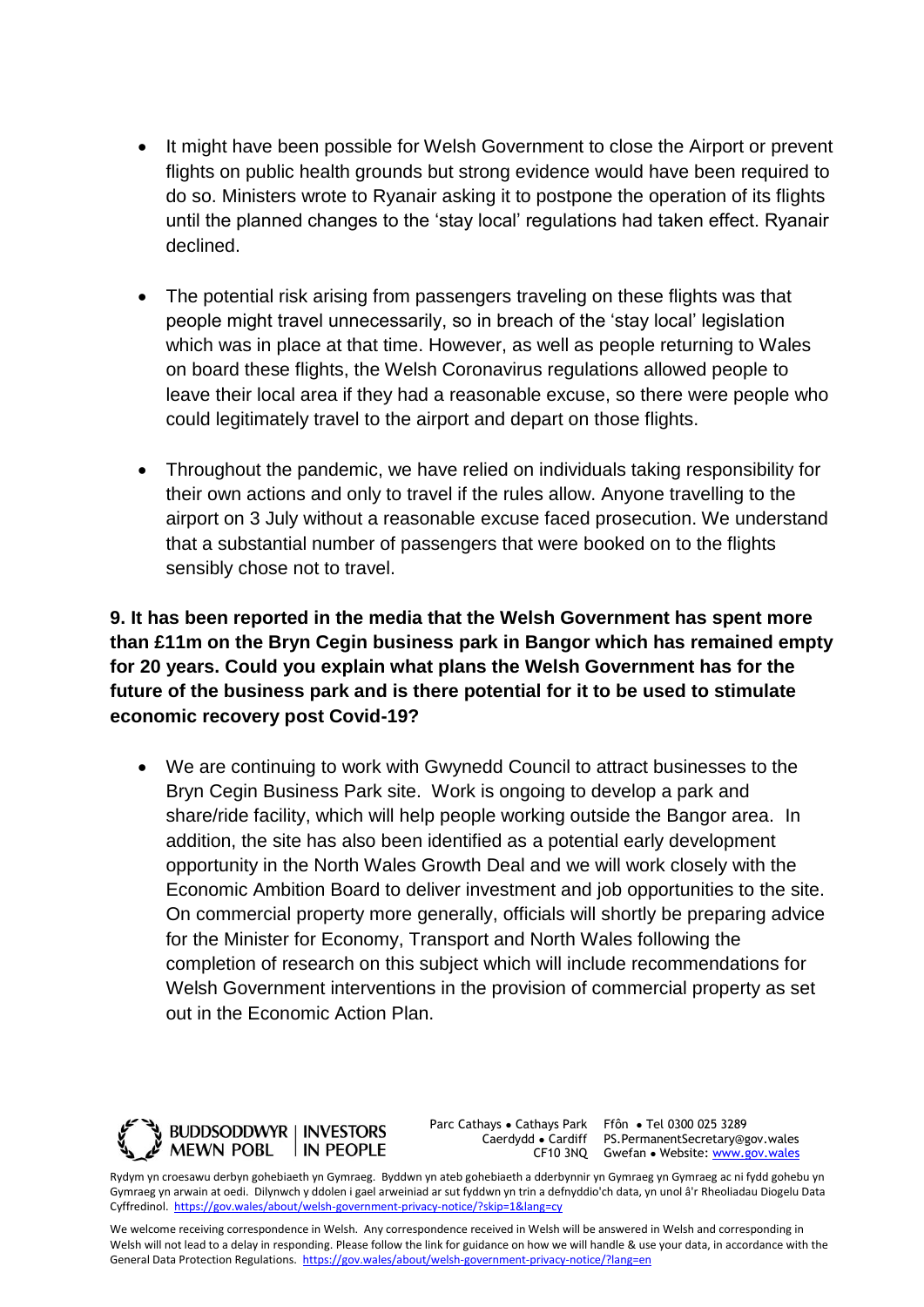# **Actions Points following the meeting**

# **1. 'Test Trace Protect'**

**It was agreed during the meeting that Dr Andrew Goodall would send us further information on the evaluation mechanism for the contact tracing system – 'Test Trace Protect'.**

The key to ensuring an effective contact tracing operation, which can successfully help to reduce transmission of the virus, is twofold; (i) speed in all parts of process (from test result turnaround times to rapid identification of close contacts) and (ii) the public's continuing support, buy-in and compliance. There is an expectation, based on scientific and public health advice (SAGE subgroup SPI-M modelling paper, 22 June 2020) that the contact tracing operation should aim to trace an estimated 80% of contacts, at least 35% of which to be traced within 24 hours.

This means we need to consider:

- The proportion of positive cases successfully contacted and providing details of close contacts.
- The proportion of close contacts successfully traced and advised to self-isolate.
- The time taken for contacts to be advised to isolate.

It is well established through international (WHO) and national (SAGE & TAC) evidence that speed of response in the end-to-end process is paramount alongside the compliance of the public to heed advice and abide by the law. Noncompliance rates are by their very nature hard to measure however due consideration is being undertaken as to improving intelligence within this area. We publish weekly performance data setting out the number of cases and contacts and the proportion successfully traced.

The effectiveness of the system has been evidenced through its success managing and containing outbreaks of cases such as those we have seen within communities in Anglesey and Ebbw Vale. Our ability to rapidly identify and respond to incidents via TTP enables us to limit transmission and contain outbreaks. This is set against broader measures that are in place to measure community transmission from positive cases such as monitoring of the *R* number of the virus and the overall number of positive cases. Sero-surveillance studies will provide us with more information about prevalence within communities enabling us



Parc Cathays ● Cathays Park Caerdydd ● Cardiff

CF10 3NQ Gwefan • Website: [www.gov.wales](http://www.gov.wales/) Ffôn ● Tel 0300 025 3289 PS.PermanentSecretary@gov.wales

Rydym yn croesawu derbyn gohebiaeth yn Gymraeg. Byddwn yn ateb gohebiaeth a dderbynnir yn Gymraeg yn Gymraeg ac ni fydd gohebu yn Gymraeg yn arwain at oedi. Dilynwch y ddolen i gael arweiniad ar sut fyddwn yn trin a defnyddio'ch data, yn unol â'r Rheoliadau Diogelu Data Cyffredinol.<https://gov.wales/about/welsh-government-privacy-notice/?skip=1&lang=cy>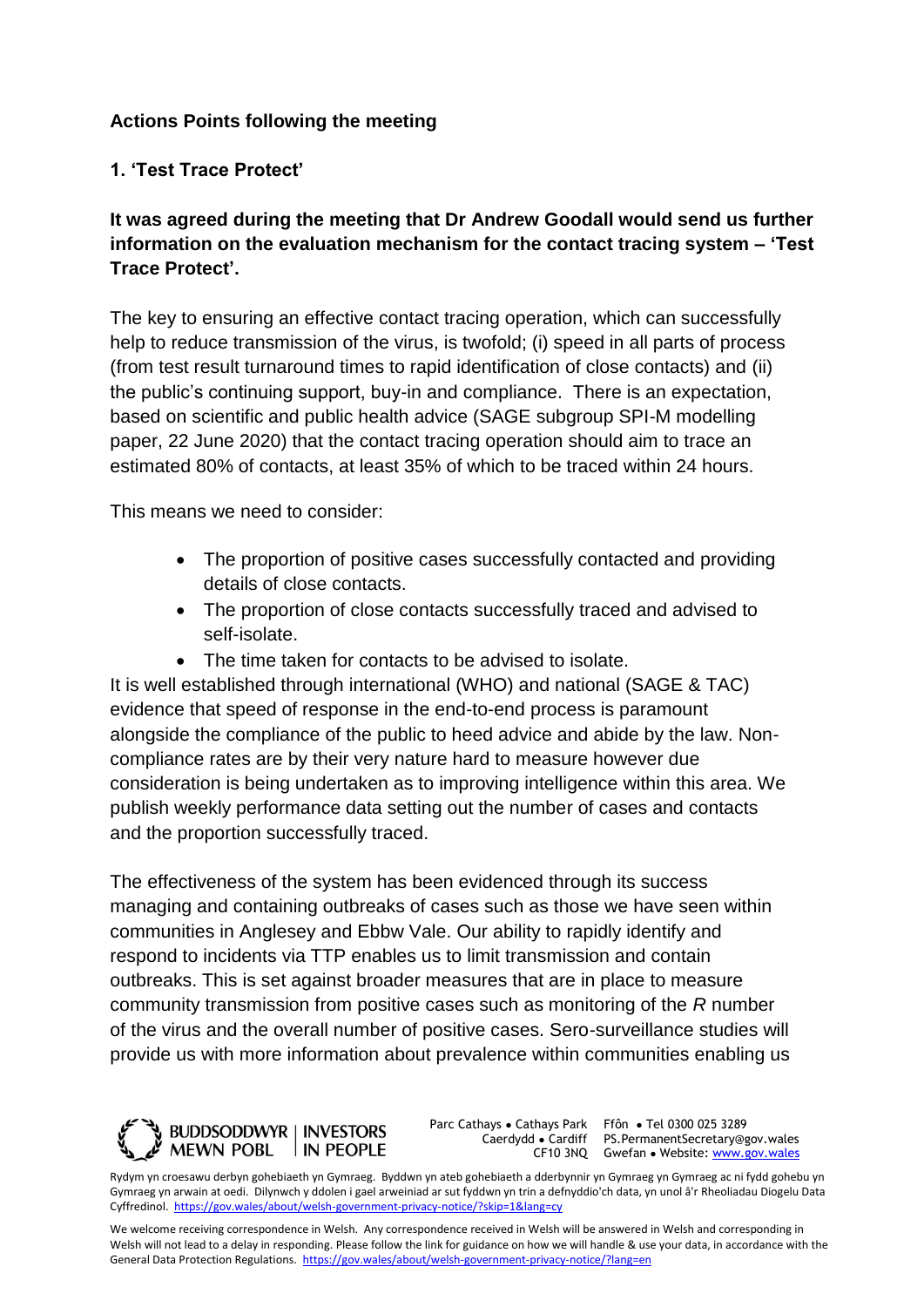to refine our models and approach. Such measures allow us to apply relevant circuit breakers as and when required to ensure containment.

### **2. Staff working hours and annual leave**

**During the consideration of the evidence received, Members also requested that I write to you to ask for information about Welsh Government staff working hours and annual leave. Please could you provide us with anonymised data showing how much annual leave has been taken by Welsh Government staff between 1 March and 30 June 2020, broken down by grade and by gender, set against the same data for the period 1 March – 30 June 2019? Could this data also include how many non-working days and weekends staff, by grade, have worked?** 

We do not record annual leave centrally and cannot therefore provide the information requested. Colleagues arrange annual leave directly with their line managers. We are also operating flexible working arrangements and staff can adapt their working time and days to support their work life balance and caring commitments so when they are working would not necessarily provide an accurate view of working hours.

We undertook a pulse survey with our staff and 1 in 8 respondents (13%) reported having poor wellbeing over the previous week while 43% reported having good wellbeing. The survey also showed that whilst most staff reported feeling very well or fairly well supported by their manager (90%) and their team (94%), 42% of would like more support in managing their workload. This has been a key focus in recent line manager led discussions with team members on priorities, well-being and the support available to staff.

#### **3. Welsh Government Sponsored Bodies**

**At the meeting, Members asked about your assessment of the impact on Welsh Government Sponsored Bodies (WGSBs) of the loss of their trading and other non-government income during the pandemic and what financial support has been, or will be, provided to them. You told the Committee, Ministers had discussed "the implications of budget reductions with the sponsored bodies ahead of the publication of the first supplementary budget" and the Welsh Government would be working with WGSBs in the year ahead to support them in their decision making.** 

**On 9 July 2020, the Chief Executive of Natural Resources Wales (NRW) told the Senedd Climate Change, Environment and Rural Affairs Committee its review had identified cost pressures and loss of income, which resulted in a potential £15** 



Parc Cathays ● Cathays Park Caerdydd ● Cardiff

CF10 3NQ Gwefan • Website: [www.gov.wales](http://www.gov.wales/) Ffôn ● Tel 0300 025 3289 PS.PermanentSecretary@gov.wales

Rydym yn croesawu derbyn gohebiaeth yn Gymraeg. Byddwn yn ateb gohebiaeth a dderbynnir yn Gymraeg yn Gymraeg ac ni fydd gohebu yn Gymraeg yn arwain at oedi. Dilynwch y ddolen i gael arweiniad ar sut fyddwn yn trin a defnyddio'ch data, yn unol â'r Rheoliadau Diogelu Data Cyffredinol.<https://gov.wales/about/welsh-government-privacy-notice/?skip=1&lang=cy>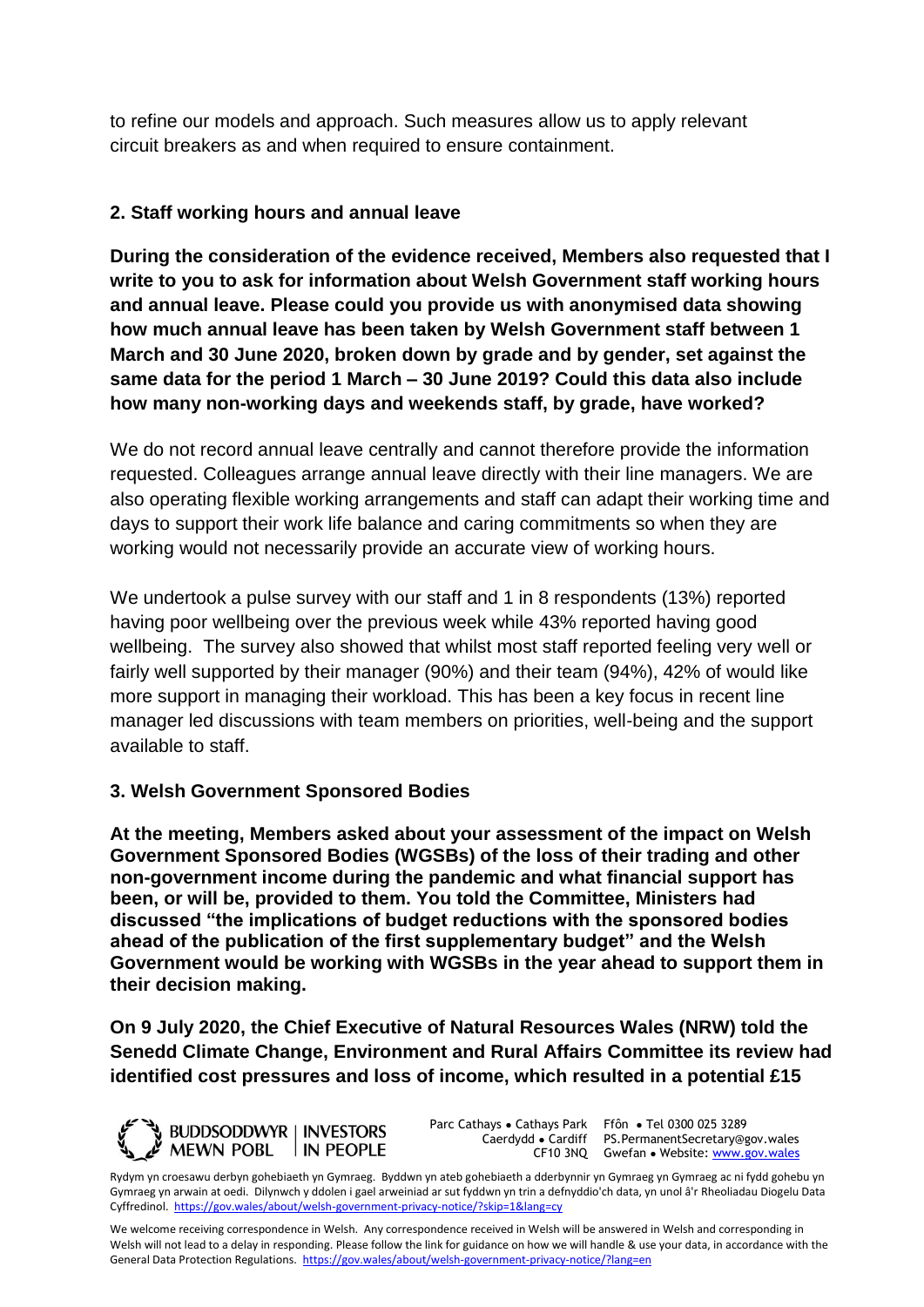**million shortfall in its budget. While Welsh Government had provided £5 million of additional capital funding, NRW was reportedly using reserves from previous timber sales and had identified savings of £8.8 million to address the funding gap.** 

**We would be interested to receive information about WGSBs that are experiencing significant reductions in trading income or non-government funding -such as NRW, HEFCW and Sport Wales- as a result of Covid-19. What is the extent of the difficulties they are facing, are they reporting changes in their costs as a result of the pandemic, how they are responding and what support is being provided by Welsh Government officials (including the Public Bodies Unit).** 

There are exceptional challenges across most, if not all, public sector bodies as a result of C19 … Ministers are receiving regular updates on the financial position of bodies … we have already allocated more than £2.5bn to respond to C19 … but we are unlikely to be able to cover all of the pressures that are being faced and hard choices will be required.

Public Bodies Unit is not responsible for decisions on the resources given to Arms-Length Bodies in Wales but has been established to improve engagement with, and the governance of, the Arms-Length Bodies for which the Welsh Government is responsible, and has, inter alia, put in place templates for consistent Arms-Length Body Framework Documentation, Term of Government Remits and a Risk Assurance model which will inform the five–year cycle of Tailored Reviews.

One of the key considerations in all Tailored Reviews, a programme of which will consider all Arms-Length Bodies in Wales over the term of the next Welsh Government, is the efficiency with which Bodies spend effectively and efficiently the resources allocated to them, including consideration of the outcomes each body can deliver with the resources Ministers allocate to them.

Not surprisingly, the impact of COVID upon our public bodies has varied according to the individual circumstances of the organisation. Some have been more affected than others. As the Committee notes, those bodies which rely more upon earned income have felt the most impact. All of our bodies recognise the scale of the crisis which we are dealing with at the moment and are endeavouring to absorb pressures or to reprioritise where they can, in common with the rest of the public service and the Welsh Government itself. We maintain a close dialogue with our public bodies individually, and also collectively through the Public Leaders Forum. At the time of writing, Welsh



Parc Cathays ● Cathays Park

Caerdydd ● Cardiff PS.PermanentSecretary@gov.wales CF10 3NQ Gwefan • Website: [www.gov.wales](http://www.gov.wales/) Ffôn ● Tel 0300 025 3289

Rydym yn croesawu derbyn gohebiaeth yn Gymraeg. Byddwn yn ateb gohebiaeth a dderbynnir yn Gymraeg yn Gymraeg ac ni fydd gohebu yn Gymraeg yn arwain at oedi. Dilynwch y ddolen i gael arweiniad ar sut fyddwn yn trin a defnyddio'ch data, yn unol â'r Rheoliadau Diogelu Data Cyffredinol.<https://gov.wales/about/welsh-government-privacy-notice/?skip=1&lang=cy>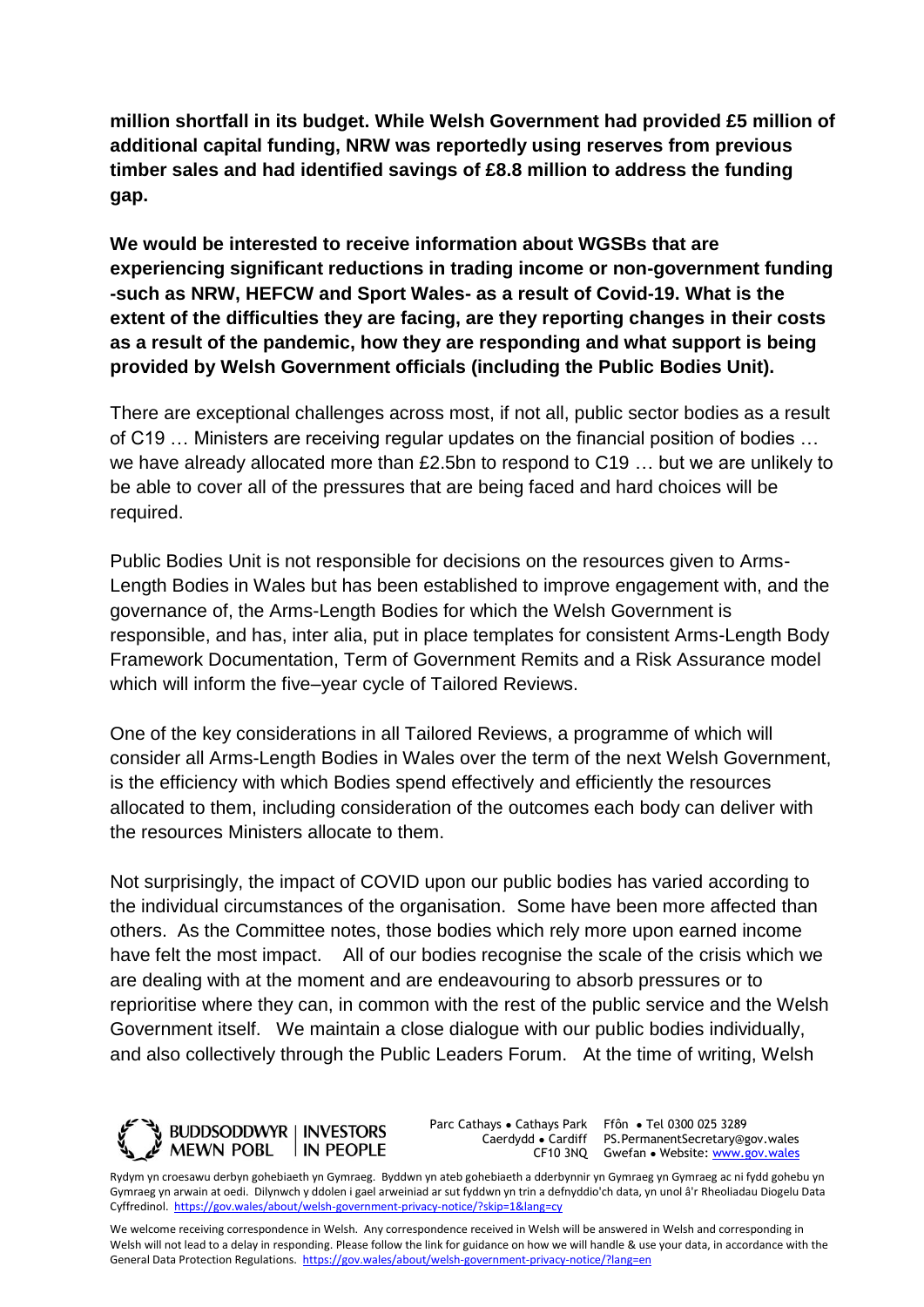Government Ministers are in the process of considering an assessment of the pressures upon each public body, drawing upon information compiled in dialogue with them.

# **4. International Convention Centre (ICC) Wales**

**On 9 July 2020, and subsequent to the meeting, the Celtic Manor Resort and International Convention Centre (ICC) Wales announced a redundancy programme as a result of the pandemic and the related restrictions for the hospitality and tourism sectors. It is expected to result in a loss of 450 staff from the permanent workforce of 995. We would welcome information about the Welsh Government's assessment of its exposure to financial risk as a result of this announcement and the wider economic conditions. Have you changed the value or classification of any related liabilities and if so, could you please provide details?**

The impact of Covid-19 has been acute at International Convention Centre Wales (ICCW). ICCW closed its doors early in March and as a consequence has had no income; a situation that is expected to continue into 2021. The company is, however, reporting that it has received some bookings for early in 2021 and is expecting to trade at circa 50% of pre-coronavirus levels next year. The scale of the ICCW means it is well placed to operate under social distancing rules and this fact, coupled with its on-site parking and out of town location, means that is better equipped to deal with the ongoing challenges of Covid-19 than many of its competitors. The majority of ICCW staff are currently on furlough, but with that scheme scheduled to close at the end of September, a total of 40 members of staff have been formally advised that their jobs are at risk.

The ICCW Board has developed a revised strategy to reflect the anticipated reduced level of trading and has been able to secure additional loan finance from Nat West. The Board is reviewing its financial arrangements to enable ICCW to trade through 2021 and to continue with a lower than originally forecast level of business in 2022. As part of this, the Board has requested additional equity investment from each of the shareholders. Officials are preparing advice for the Minister for Economy, Transport and North Wales on this subject.

The key liability for Welsh Government in this company relates to the joint and several guarantee of the construction loan from Nat West. With that bank showing continued support for the business, there is no expectation at present of the guarantee being called. In addition, with client bookings once again being taken for next year, there is no reason to reduce the value of the investment. As an aside, it is worth noting that Celtic



Parc Cathays ● Cathays Park

Caerdydd ● Cardiff PS.PermanentSecretary@gov.wales CF10 3NQ Gwefan • Website: [www.gov.wales](http://www.gov.wales/) Ffôn ● Tel 0300 025 3289

Rydym yn croesawu derbyn gohebiaeth yn Gymraeg. Byddwn yn ateb gohebiaeth a dderbynnir yn Gymraeg yn Gymraeg ac ni fydd gohebu yn Gymraeg yn arwain at oedi. Dilynwch y ddolen i gael arweiniad ar sut fyddwn yn trin a defnyddio'ch data, yn unol â'r Rheoliadau Diogelu Data Cyffredinol.<https://gov.wales/about/welsh-government-privacy-notice/?skip=1&lang=cy>